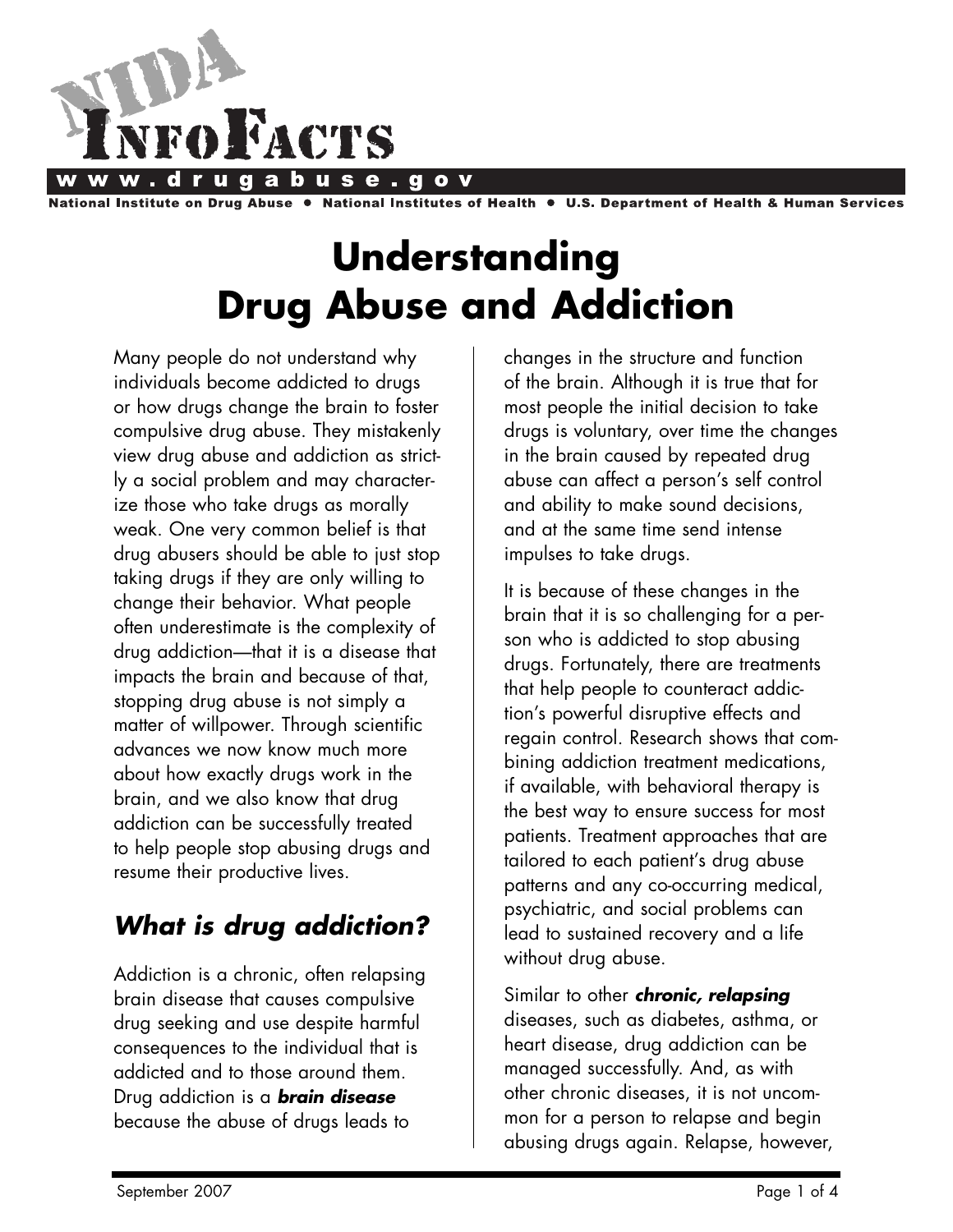

does not signal failure—rather, it indicates that treatment should be reinstated, adjusted, or that alternate treatment is needed to help the individual regain control and recover.

### *What happens to your brain when you take drugs?*

Drugs are chemicals that tap into the brain's communication system and disrupt the way nerve cells normally send, receive, and process information. There are at least two ways that drugs are able to do this: (1) by imitating the brain's natural chemical messengers, and/or (2) by overstimulating the "reward circuit" of the brain.

Some drugs, such as marijuana and heroin, have a similar structure to chemical messengers, called neurotransmitters, which are naturally produced by the brain. Because of this similarity, these drugs are able to "fool" the brain's receptors and activate nerve cells to send abnormal messages.

Other drugs, such as cocaine or methamphetamine, can cause the nerve cells to release abnormally large amounts of natural neurotransmitters, or prevent the normal recycling of these brain chemicals, which is needed to shut off the signal between neurons. This disruption produces a greatly amplified message that ultimately disrupts normal communication patterns.

Nearly all drugs, directly or indirectly, target the brain's reward system by flooding the circuit with dopamine. Dopamine is a neurotransmitter present in regions of the brain that control movement, emotion, motivation, and feelings of pleasure. The overstimulation of this system, which normally responds to natural behaviors that are linked to survival (eating, spending time with loved ones, etc.), produces euphoric effects in response to the drugs. This reaction sets in motion a pattern that "teaches" people to repeat the behavior of abusing drugs.

As a person continues to abuse drugs, the brain adapts to the overwhelming surges in dopamine by producing less dopamine or by reducing the number of dopamine receptors in the reward circuit. As a result, dopamine's impact on the reward circuit is lessened, reducing the abuser's ability to enjoy the drugs and the things that previously brought pleasure. This decrease compels those addicted to drugs to keep abusing drugs in order to attempt to bring their dopamine function back to normal. And, they may now require larger amounts of the drug than they first did to achieve the dopamine high—an effect known as *tolerance*.

Long-term abuse causes changes in other brain chemical systems and circuits as well. Glutamate is a neurotransmitter that influences the reward circuit and the ability to learn. When the optimal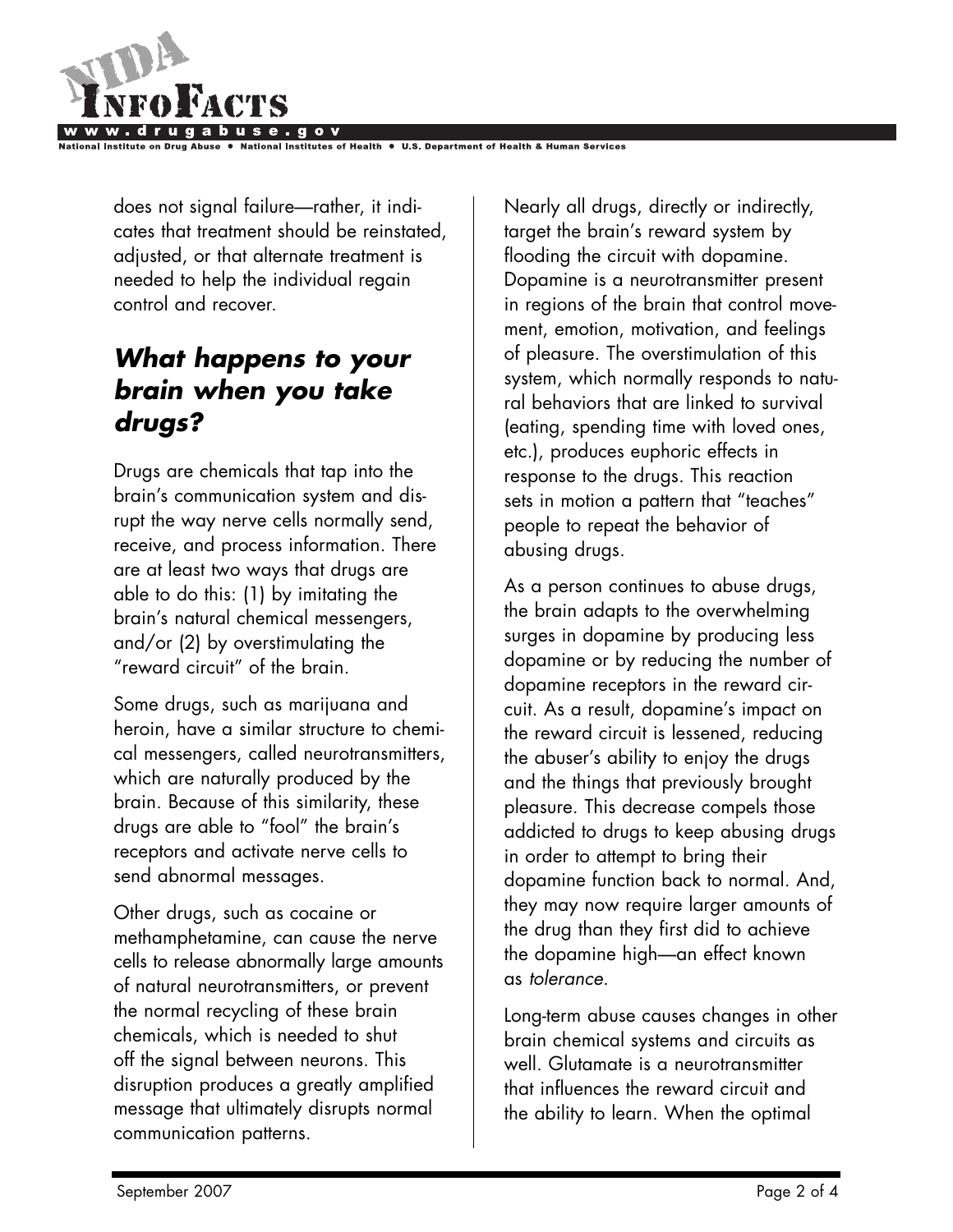

concentration of glutamate is altered by drug abuse, the brain attempts to compensate, which can impair cognitive function. Drugs of abuse facilitate nonconscious (conditioned) learning, which leads the user to experience uncontrollable cravings when they see a place or person they associate with the drug experience, even when the drug itself is not available. Brain imaging studies of drug-addicted individuals show changes in areas of the brain that are critical to judgment, decisionmaking, learning and memory, and behavior control. Together, these changes can drive an abuser to seek out and take drugs compulsively despite adverse consequences—in other words, to become addicted to drugs.

### *Why do some people become addicted and others do not?*

No single factor can predict whether or not a person will become addicted to drugs. Risk for addiction is influenced by a person's biology, social environment, and age or stage of development. The more risk factors an individual has, the greater the chance that taking drugs can lead to addiction. For example:

• *Biology.* The genes that people are born with––in combination with environmental influences––account for about half of their addiction vulnerability. Additionally, gender, ethnicity, and the presence of other mental

disorders may influence risk for drug abuse and addiction.

- **Environment.** A person's environment includes many different influences––from family and friends to socioeconomic status and quality of life in general. Factors such as peer pressure, physical and sexual abuse, stress, and parental involvement can greatly influence the course of drug abuse and addiction in a person's life.
- **Development.** Genetic and environmental factors interact with critical developmental stages in a person's life to affect addiction vulnerability, and adolescents experience a double challenge. Although taking drugs at any age can lead to addiction, the earlier that drug use begins, the more likely it is to progress to more serious abuse. And because adolescents' brains are still developing in the areas that govern decisionmaking, judgment, and self-control, they are especially prone to risk-taking behaviors, including trying drugs of abuse.

# *Prevention is the key*

Drug addiction is a preventable disease. Results from NIDA-funded research have shown that prevention programs that involve families, schools, communities, and the media are effective in reducing drug abuse. Although many events and cultural factors affect drug abuse trends,